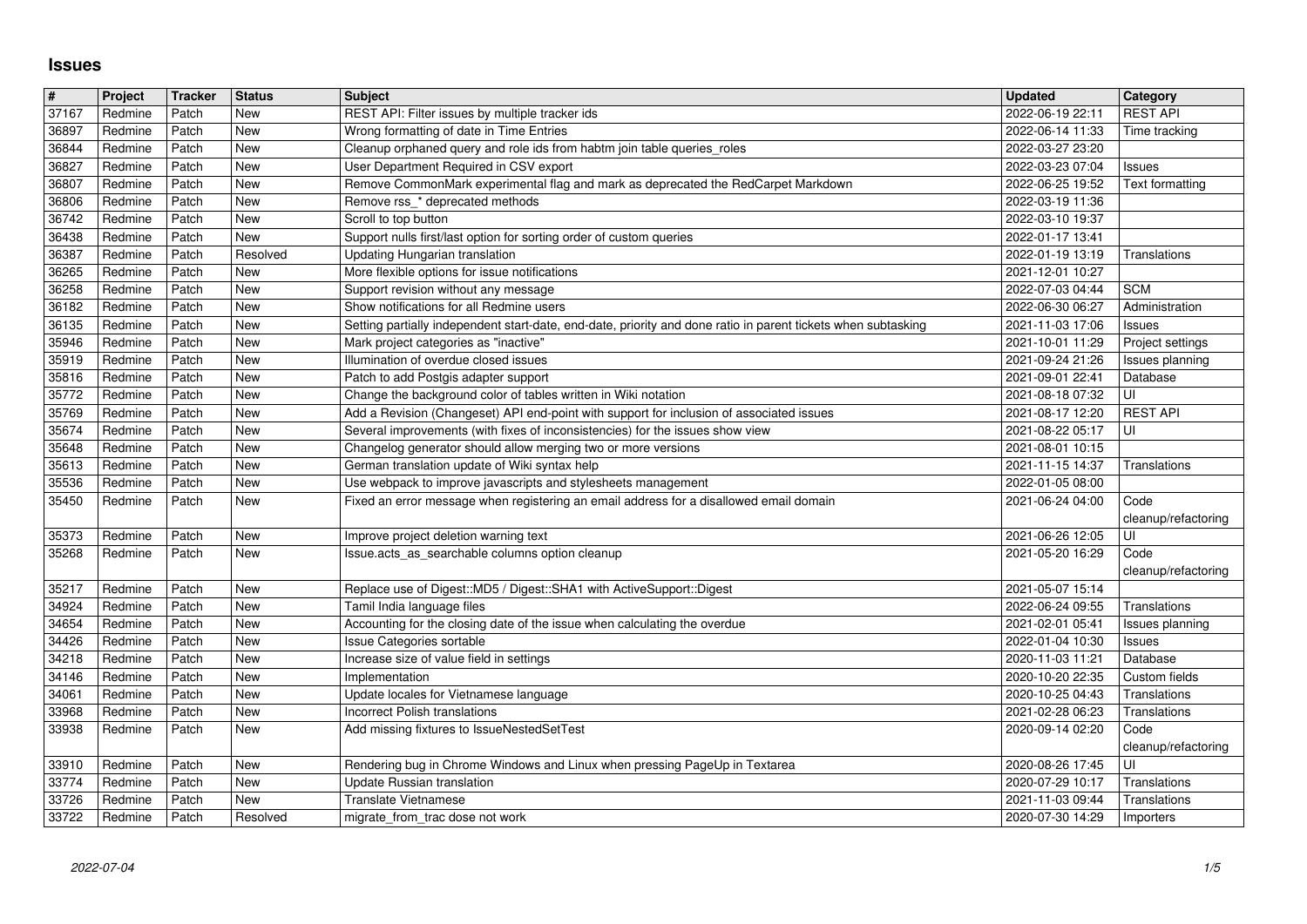| $\sqrt{t}$     | Project            | Tracker        | <b>Status</b>            | <b>Subject</b>                                                                                                                                       | <b>Updated</b>                       | Category                        |
|----------------|--------------------|----------------|--------------------------|------------------------------------------------------------------------------------------------------------------------------------------------------|--------------------------------------|---------------------------------|
| 33660          | Redmine            | Patch          | New                      | Information text on sudo password entry                                                                                                              | 2022-06-25 09:50                     | Accounts /                      |
| 33638          | Redmine            | Patch          | <b>New</b>               | Default value for Welcome text setting                                                                                                               | 2020-06-22 15:11                     | authentication<br>ΙUΙ           |
| 33554          | Redmine            | Patch          | <b>New</b>               | Fix by date weekly filter query to use Setting.start_of_week                                                                                         | 2020-11-30 07:13                     | Issues filter                   |
| 33457          | Redmine            | Patch          | <b>New</b>               | Croatian translations for v4.1.1                                                                                                                     | 2020-05-16 23:38                     | Translations                    |
| 33440<br>33431 | Redmine<br>Redmine | Patch<br>Patch | <b>New</b><br>New        | Emails not being processed because of<br>Better performance for Time entries without issue and activity filters                                      | 2021-04-30 15:58<br>2020-05-12 16:24 | Email receiving<br>Performance  |
| 33413          | Redmine            | Patch          | <b>New</b>               | Complete Hungarian/magyar hu.yml for Redmine 4.1.1                                                                                                   | 2020-05-07 16:09                     | Translations                    |
| 33211          | Redmine            | Patch          | <b>New</b>               | Include block columns (ex: Description, Last notes) in CSV export when option "All columns" is selected                                              | 2021-03-28 19:53                     |                                 |
| 33118<br>33117 | Redmine<br>Redmine | Patch<br>Patch | <b>New</b><br><b>New</b> | Detect plain diffs in e-mail submitted issues and map to attachments<br>Redirect to users_path instead of edit_user_path in order to avoid confusion | 2020-09-13 05:08<br>2020-06-15 11:04 | Email receiving<br>Accounts /   |
|                |                    |                |                          |                                                                                                                                                      |                                      | authentication                  |
| 33074          | Redmine            | Patch          | New                      | Korean translation update for 4.1-stable                                                                                                             | 2020-03-10 14:07                     | Translations                    |
| 32961          | Redmine            | Patch          | <b>New</b>               | Make group names clickable in permissions report                                                                                                     | 2020-02-07 03:24                     | Administration                  |
| 32951<br>32847 | Redmine<br>Redmine | Patch<br>Patch | <b>New</b><br>New        | Issue Statuses sortable by name and position<br>Ability to add custom css classes to body tag                                                        | 2020-02-05 00:49<br>2020-02-11 16:14 | Administration<br>Plugin API    |
| 32747          | Redmine            | Patch          | <b>New</b>               | Fix wrong translation for "time entries" in redmine 4.1.0                                                                                            | 2020-01-11 15:11                     | Translations                    |
| 32548          | Redmine            | Patch          | <b>New</b>               | Add new hook in projects/settings/_issues.html.erb for custom fields                                                                                 | 2019-12-05 05:57                     | Hook requests                   |
| 32523<br>32522 | Redmine<br>Redmine | Patch<br>Patch | <b>New</b><br><b>New</b> | Improve javascript performances on query edition<br>Add Project.find_by_name to target_project                                                       | 2019-12-12 13:05<br>2019-11-29 14:06 | Performance<br>Email receiving  |
| 32461          | Redmine            | Patch          | <b>New</b>               | Allow Redmine: My Page to be overriden in plugins                                                                                                    | 2019-11-15 00:48                     | My page                         |
| 32435          | Redmine            | Patch          | <b>New</b>               | Change Russian translation for "Submit"                                                                                                              | 2022-07-02 10:40                     | Translations                    |
| 32405<br>32381 | Redmine<br>Redmine | Patch<br>Patch | <b>New</b><br><b>New</b> | Updating sq translation<br>Wiki preview : manage dynamic content                                                                                     | 2022-01-06 14:38<br>2022-07-04 04:03 | Translations<br>Wiki            |
| 32370          | Redmine            | Patch          | New                      | Action menu on issues details should not flip with the history order                                                                                 | 2019-12-22 17:35                     | UI                              |
| 32326          | Redmine            | Patch          | Needs feedback           | Update it.yml locale                                                                                                                                 | 2019-10-29 09:51                     | Translations                    |
| 32296          | Redmine            | Patch          | New                      | Ignore rubocop offense                                                                                                                               | 2021-10-28 05:55                     | Code<br>cleanup/refactoring     |
| 32166          | Redmine            | Patch          | New                      | Rounded corners on table.gantt-table                                                                                                                 | 2019-10-03 14:45                     | ΙUΙ                             |
| 32163          | Redmine            | Patch          | <b>New</b>               | Update locales for Vietnamese                                                                                                                        | 2019-10-06 04:13                     | Translations                    |
| 32162<br>32155 | Redmine<br>Redmine | Patch<br>Patch | <b>New</b><br>New        | Improved progress bars for issues and versions<br>Fix the overflow problems in project jump                                                          | 2019-09-28 13:41<br>2019-09-26 18:12 | l UI<br>UI                      |
| 32142          | Redmine            | Patch          | New                      | Send notification when a user is created via LDAP on-the-fly user creation                                                                           | 2019-09-26 02:39                     | <b>Email notifications</b>      |
| 32132          | Redmine            | Patch          | New                      | Replace gantt primitives with CSS generated vector primitives                                                                                        | 2019-09-26 06:55                     | ΙUΙ                             |
| 32115          | Redmine<br>Redmine | Patch          | <b>New</b><br><b>New</b> | Move search bar and project selector to the top bar<br>Give project list cards the same background like grid cells in many other views               | 2019-09-23 05:52                     | ΙUΙ                             |
| 32114<br>32109 | Redmine            | Patch<br>Patch | <b>New</b>               | Obey sub-task sharing settings on new issue creation                                                                                                 | 2019-09-23 01:35<br>2021-11-24 23:37 | UI<br><b>Issues</b>             |
| 32106          | Redmine            | Patch          | <b>New</b>               | Slightly restyled ajax loading indicator                                                                                                             | 2019-09-27 17:19                     | ΙUΙ                             |
| 32105<br>32100 | Redmine<br>Redmine | Patch<br>Patch | New<br>New               | Context menu to match the rest of the flyout styling<br>Fixed and added roundiness to the "plus" (+) flyout menu and it's child elements             | 2019-09-26 17:25<br>2019-09-26 17:31 | $\overline{\mathsf{U}}$<br>l UI |
| 32099          | Redmine            | Patch          | New                      | Fix inconsistent gap sizes on My page                                                                                                                | 2019-09-23 06:21                     | l Ul                            |
| 32021<br>32018 | Redmine<br>Redmine | Patch<br>Patch | New<br>New               | Give project description, homepage and custom fields an own box too<br>Visually consolidate project selector and the popup box with the projects     | 2019-09-17 12:15<br>2019-09-04 19:16 | l UI<br>l UI                    |
|                |                    |                |                          |                                                                                                                                                      |                                      |                                 |
|                |                    |                |                          |                                                                                                                                                      |                                      |                                 |
|                |                    |                |                          |                                                                                                                                                      |                                      |                                 |
|                |                    |                |                          |                                                                                                                                                      |                                      |                                 |
|                |                    |                |                          |                                                                                                                                                      |                                      |                                 |
|                |                    |                |                          |                                                                                                                                                      |                                      |                                 |
|                |                    |                |                          |                                                                                                                                                      |                                      |                                 |
|                |                    |                |                          |                                                                                                                                                      |                                      |                                 |
|                |                    |                |                          |                                                                                                                                                      |                                      |                                 |
|                |                    |                |                          |                                                                                                                                                      |                                      |                                 |
|                |                    |                |                          |                                                                                                                                                      |                                      |                                 |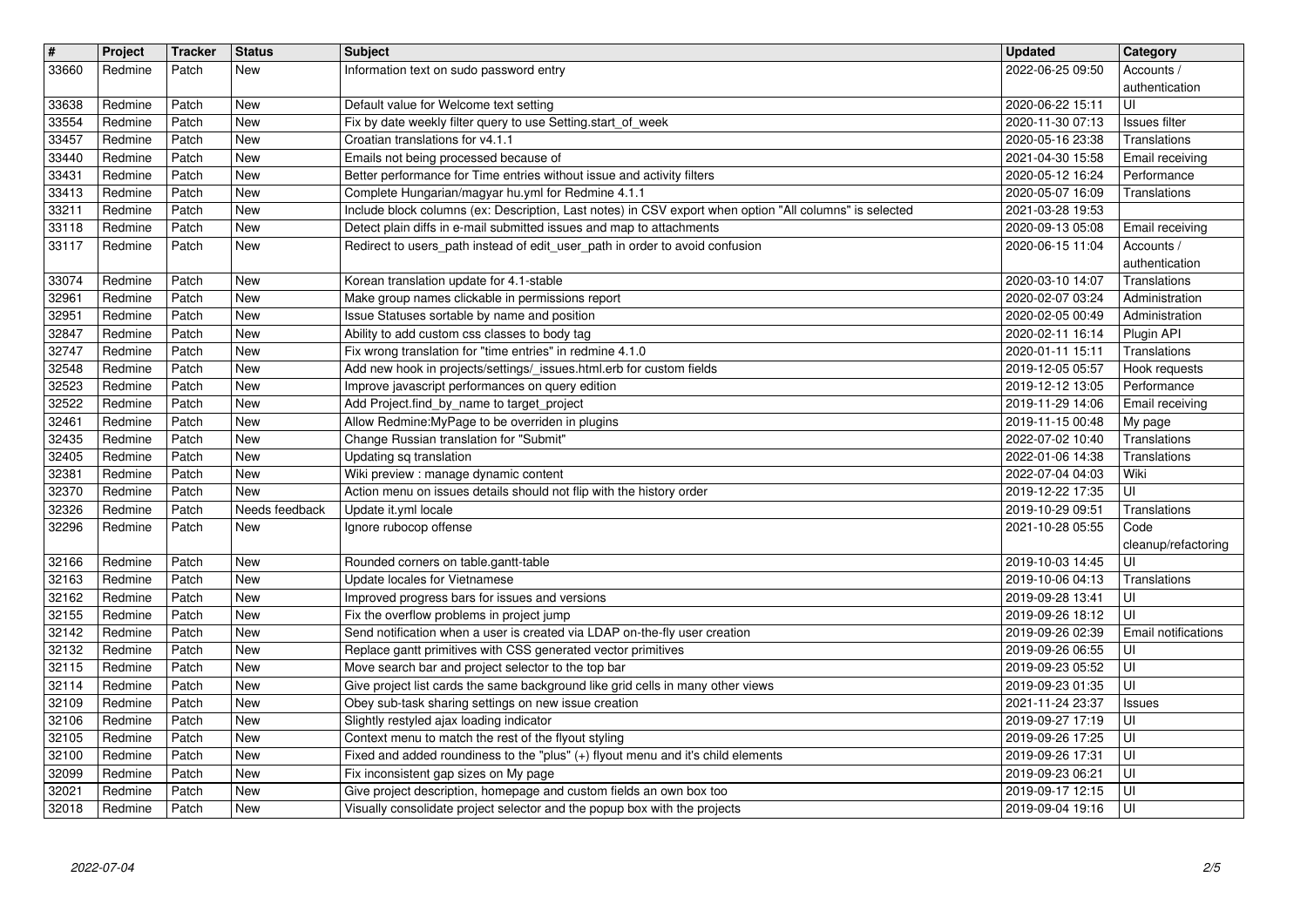| $\overline{\boldsymbol{H}}$ | Project            | Tracker        | <b>Status</b>  | <b>Subject</b>                                                                                                                                                                             | <b>Updated</b>                       | Category                         |
|-----------------------------|--------------------|----------------|----------------|--------------------------------------------------------------------------------------------------------------------------------------------------------------------------------------------|--------------------------------------|----------------------------------|
| 32017<br>32016              | Redmine<br>Redmine | Patch<br>Patch | New<br>New     | A much happier blue palette for the header (#header + #top-menu)<br>Rounded coreners on roadmap's progress bar                                                                             | 2019-09-06 21:03<br>2019-10-06 11:04 | UI<br>UI                         |
| 31987                       | Redmine            | Patch          | New            | Add rake task which synchronize all revisions in repositories related with all active projects                                                                                             | 2021-03-28 16:58                     | <b>SCM</b>                       |
| 31752                       | Redmine            | Patch          | Reopened       | Show assigned people when displaying tickets which are related to a specific versions                                                                                                      | 2019-08-04 16:33                     | <b>Issues</b>                    |
| 31573<br>31505              | Redmine<br>Redmine | Patch<br>Patch | New<br>New     | Show each journal entry from issue history in a box<br>Mark edited journal notes as "Edited"                                                                                               | 2019-07-05 22:35<br>2022-03-18 19:44 | UI                               |
| 31385                       | Redmine            | Patch          | New            | Formating toolbar : new color tools                                                                                                                                                        | 2019-09-16 16:48                     | <b>Issues</b><br>UI              |
| 31283                       | Redmine            | Patch          | New            | Assign ticket comment by subaddress                                                                                                                                                        | 2019-04-30 17:36                     | Email receiving                  |
| 31224                       | Redmine            | Patch          | Resolved       | My page, add Time Entry queries                                                                                                                                                            | 2019-11-15 00:50                     | My page                          |
| 31151<br>31079              | Redmine<br>Redmine | Patch<br>Patch | New<br>New     | Add AppServer to Technical Information page<br>Clean up login form with placeholders                                                                                                       | 2019-04-05 14:49<br>2019-04-02 11:37 | Administration<br>UI             |
| 31076                       | Redmine            | Patch          | New            | Issues CSV / PDF export via ActiveJob                                                                                                                                                      | 2022-03-20 22:24                     | <b>Issues</b>                    |
| 30999                       | Redmine            | Patch          | Needs feedback | Datepicker javascript files locale in uppercase not found                                                                                                                                  | 2019-09-23 22:01                     | <b>Issues</b>                    |
| 30971<br>30919              | Redmine<br>Redmine | Patch<br>Patch | New<br>New     | principals_options_for_select does not select user when user id is numeric<br>Group Issues Custom Fields - (Form like Issues)                                                              | 2019-03-06 11:59<br>2021-08-24 12:33 | <b>Issues</b><br><b>Issues</b>   |
| 30757                       | Redmine            | Patch          | New            | LDAP Contextless login in Active Directory                                                                                                                                                 | 2019-02-13 22:28                     | Accounts /                       |
|                             |                    |                |                |                                                                                                                                                                                            |                                      | authentication                   |
| 30739                       | Redmine            | Patch          | New            | Project Custom Fields configuration : split by tracker                                                                                                                                     | 2019-12-10 19:02                     | Custom fields                    |
| 30730<br>30451              | Redmine<br>Redmine | Patch<br>Patch | New<br>New     | [Revision view] Place link to add a related issue next to the heading<br>Move #main-menu outside of the #header to follow directly after the #header insetad                               | 2019-02-15 18:12<br>2019-01-23 23:23 | UI<br>UI                         |
| 30433                       | Redmine            | Patch          | New            | Flash notices to behave like flash notices :)                                                                                                                                              | 2019-01-29 10:52                     | UI                               |
| 30262                       | Redmine            | Patch          | New            | Show 'Add filter' dropdown menu as button beneath the filters                                                                                                                              | 2019-05-25 05:54                     | UI                               |
| 30167<br>30071              | Redmine<br>Redmine | Patch<br>Patch | New<br>New     | Replace ajax-indicator with a waiting cursor<br>Show parent projects when filtering in the project jump box                                                                                | 2018-12-09 23:23<br>2019-06-20 18:43 | UI<br>UI                         |
| 30026                       | Redmine            | Patch          | New            | macros and textile at pdf export in custom field                                                                                                                                           | 2019-04-29 13:22                     | PDF export                       |
| 29892                       | Redmine            | Patch          | New            | API Query. Retrieve specified columns                                                                                                                                                      | 2018-11-01 15:35                     | <b>REST API</b>                  |
| 29885<br>29830              | Redmine<br>Redmine | Patch<br>Patch | New<br>New     | Fix 403 error while adding new watchers when selected issues in context_menu from different projects<br>Issue CSV export options: checkboxes have no effect for columns activated in query | 2018-12-30 06:11<br>2022-03-19 12:59 | <b>Issues</b>                    |
| 29738                       | Redmine            | Patch          | New            | Add last_updated_by feature in issues index api                                                                                                                                            | 2018-10-06 14:49                     | <b>Issues</b><br><b>REST API</b> |
| 29692                       | Redmine            | Patch          | New            | Bosnian localization update                                                                                                                                                                | 2019-04-06 09:05                     | Translations                     |
| 29649                       | Redmine            | Patch          | New            | Rake task to export wiki to HTML/PDF                                                                                                                                                       | 2022-06-02 15:25                     | Wiki                             |
| 29594<br>29424              | Redmine<br>Redmine | Patch<br>Patch | New<br>New     | Add view hook to insert content between issue details associated changeset section<br>Convert migration file from 4.2 to 5.2                                                               | 2018-10-11 01:25<br>2018-08-22 13:44 | Hook requests<br>Database        |
| 29378                       | Redmine            | Patch          | Needs feedback | More call_hooks for projects, issue statusses, time entries, etc.                                                                                                                          | 2018-08-23 13:22                     | Hook requests                    |
| 29263                       | Redmine            | Patch          | New            | Move issue attributes to their own section in issue page                                                                                                                                   | 2019-06-20 18:22                     | UI                               |
| 29245                       | Redmine            | Patch          | New            | Gender neutralized child/parent adjectives for some latin languages                                                                                                                        | 2018-07-25 22:12                     | 118n<br>UI                       |
| 29216<br>29185              | Redmine<br>Redmine | Patch<br>Patch | New<br>New     | Replace the searchbox label in the header with a placeholder<br>Add my_page to the application menu                                                                                        | 2019-10-03 14:29<br>2018-07-05 18:03 | UI                               |
| 29184                       | Redmine            | Patch          | New            | Add home to the application menu                                                                                                                                                           | 2020-12-09 18:32                     | $\overline{U}$                   |
| 29171                       | Redmine            | Patch          | New            | Add missing index to custom_values                                                                                                                                                         | 2018-07-04 14:42                     | Performance                      |
| 29045<br>28861              | Redmine<br>Redmine | Patch<br>Patch | New<br>New     | Change Japanese translation for Tracker<br>Add a date item to the context menu                                                                                                             | 2018-12-18 17:06<br>2020-02-19 08:39 | Translations<br>UI               |
| 28771                       | Redmine            | Patch          | New            | Allow adding multiple entities when performing multiple searches in modals                                                                                                                 | 2018-05-22 06:28                     | l UI                             |
|                             |                    |                |                |                                                                                                                                                                                            |                                      |                                  |
|                             |                    |                |                |                                                                                                                                                                                            |                                      |                                  |
|                             |                    |                |                |                                                                                                                                                                                            |                                      |                                  |
|                             |                    |                |                |                                                                                                                                                                                            |                                      |                                  |
|                             |                    |                |                |                                                                                                                                                                                            |                                      |                                  |
|                             |                    |                |                |                                                                                                                                                                                            |                                      |                                  |
|                             |                    |                |                |                                                                                                                                                                                            |                                      |                                  |
|                             |                    |                |                |                                                                                                                                                                                            |                                      |                                  |
|                             |                    |                |                |                                                                                                                                                                                            |                                      |                                  |
|                             |                    |                |                |                                                                                                                                                                                            |                                      |                                  |
|                             |                    |                |                |                                                                                                                                                                                            |                                      |                                  |
|                             |                    |                |                |                                                                                                                                                                                            |                                      |                                  |
|                             |                    |                |                |                                                                                                                                                                                            |                                      |                                  |
|                             |                    |                |                |                                                                                                                                                                                            |                                      |                                  |
|                             |                    |                |                |                                                                                                                                                                                            |                                      |                                  |
|                             |                    |                |                |                                                                                                                                                                                            |                                      |                                  |
|                             |                    |                |                |                                                                                                                                                                                            |                                      |                                  |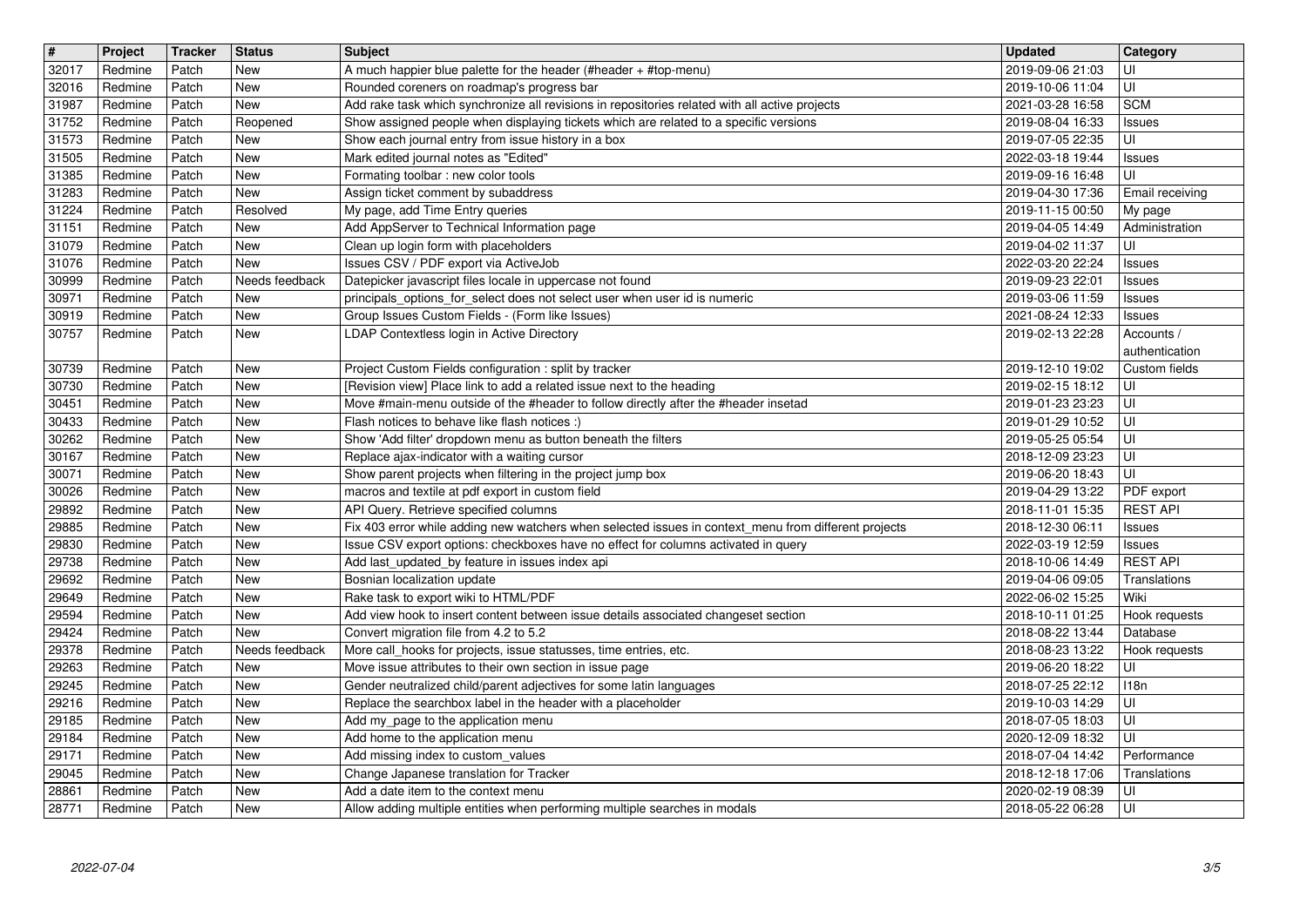| $\sqrt{t}$     | Project            | Tracker        | <b>Status</b>            | <b>Subject</b>                                                                                                                                                                        | <b>Updated</b>                       | Category                                      |
|----------------|--------------------|----------------|--------------------------|---------------------------------------------------------------------------------------------------------------------------------------------------------------------------------------|--------------------------------------|-----------------------------------------------|
| 28618<br>28509 | Redmine<br>Redmine | Patch<br>Patch | New<br><b>New</b>        | Datepicker is called incorrectly<br>hu.yml for Redmine 3.4                                                                                                                            | 2018-07-01 06:31<br>2019-01-23 05:03 | Calendar<br>Translations                      |
| 28243          | Redmine            | Patch          | <b>New</b>               | Consistent interface for Principal.member_of and not_member_of                                                                                                                        | 2018-02-25 20:46                     |                                               |
| 28025<br>27917 | Redmine<br>Redmine | Patch<br>Patch | <b>New</b><br>New        | Access project jump box with hotkey<br>Use Ruby 2.4.3 on the CI server                                                                                                                | 2019-11-20 14:27<br>2018-01-09 05:47 | UI<br>Website                                 |
|                |                    |                |                          |                                                                                                                                                                                       |                                      | (redmine.org)                                 |
| 27678<br>27589 | Redmine<br>Redmine | Patch<br>Patch | <b>New</b><br>New        | Make "Check all / Uncheck all" link noticeable<br>Request for a hook under the project members list (Project / Settings / Members tab)                                                | 2017-12-25 10:51<br>2017-11-20 12:51 | UI<br>Hook requests                           |
| 27559          | Redmine            | Patch          | New                      | Default branch should be always first in the graph                                                                                                                                    | 2017-12-18 04:50                     | <b>SCM</b>                                    |
| 27510<br>27346 | Redmine<br>Redmine | Patch<br>Patch | <b>New</b><br><b>New</b> | Groups active method<br>Use the new pagination style for the calendars view                                                                                                           | 2017-12-10 11:29<br>2019-05-08 07:08 | Groups<br>Calendar                            |
| 27212          | Redmine            | Patch          | <b>New</b>               | When deleting the projects category, its name should be represented in the confirmation dialog.                                                                                       | 2017-10-17 13:28                     | Project settings                              |
| 26819<br>26727 | Redmine            | Patch          | New<br>Needs feedback    | Create related issue button                                                                                                                                                           | 2017-09-01 15:46                     | <b>Issues</b>                                 |
|                | Redmine            | Patch          |                          | udpate_all                                                                                                                                                                            | 2017-08-23 07:00                     | Code<br>cleanup/refactoring                   |
| 26714          | Redmine            | Patch          | New                      | pluck instead of map in issue_query                                                                                                                                                   | 2021-03-12 09:38                     | Code                                          |
| 26685          | Redmine            | Patch          | New                      | Check of child classes of all levels is added for Redmine::SubclassFactory::ClassMethods                                                                                              | 2017-08-14 17:01                     | cleanup/refactoring                           |
| 26439          | Redmine            | Patch          | New                      | Plugin load order defined by plugin checks                                                                                                                                            | 2018-12-19 14:40                     | Plugin API                                    |
| 26139<br>26122 | Redmine<br>Redmine | Patch<br>Patch | Reopened<br>Resolved     | Follow Gemfile's plugin loader as #24007<br>Implementation of visible conditions with inner join instead of subselect                                                                 | 2017-06-18 13:57<br>2019-09-27 18:22 | Plugin API<br>Performance                     |
| 26104          | Redmine            | Patch          | <b>New</b>               | Quick jump to issue only if searching for issues                                                                                                                                      | 2021-06-03 00:12                     | Search engine                                 |
| 26030<br>25570 | Redmine<br>Redmine | Patch<br>Patch | <b>New</b><br>New        | Like issues and news comments, want to specify the display order of the forum's reply.<br>unchecked use of params[:query]                                                             | 2022-03-21 21:08<br>2018-03-07 08:50 | Forums<br>Code                                |
|                |                    |                |                          |                                                                                                                                                                                       |                                      | cleanup/refactoring                           |
| 25491          | Redmine<br>Redmine | Patch<br>Patch | Needs feedback<br>New    | List of role members<br>Patch for bug with call_hook in mail handler                                                                                                                  | 2017-06-02 09:46<br>2017-04-02 06:19 | UI                                            |
| 25261<br>25154 | Redmine            | Patch          | <b>New</b>               | Allow non-administrator users to copy certain projects                                                                                                                                | 2019-06-22 01:04                     | Hook requests<br>Projects                     |
| 25139          | Redmine            | Patch          | <b>New</b>               | Project link on issues list, now redirects to project specific issues                                                                                                                 | 2017-02-22 21:53                     | UI                                            |
| 25114<br>25068 | Redmine<br>Redmine | Patch<br>Patch | Needs feedback<br>New    | Context menu positioning inside positioned DOM elements<br>Versions show page summary moved to sidebar                                                                                | 2017-10-16 17:14<br>2017-02-15 12:55 | ΙUΙ<br>UI                                     |
| 25066          | Redmine            | Patch          | <b>New</b>               | Sort order with null placement (NULLS FIRST, NULLS LAST)                                                                                                                              | 2017-11-17 09:37                     | Issues filter                                 |
| 24939<br>24837 | Redmine<br>Redmine | Patch<br>Patch | New<br>Needs feedback    | Changing plugin loading order<br>Bulk update issues with author                                                                                                                       | 2017-09-19 00:54<br>2017-02-09 05:05 | Plugin API<br><b>Issues</b>                   |
| 24827          | Redmine            | Patch          | New                      | Project roadmap each version now wrapped with "box" class                                                                                                                             | 2018-04-05 07:54                     | UI                                            |
| 24623<br>24446 | Redmine<br>Redmine | Patch<br>Patch | <b>New</b><br>New        | Implements CRUD permissions and restrictions to issue attachments<br>Call `view_issues_timelog_form_bottom` hook                                                                      | 2022-06-14 19:35<br>2016-11-24 11:24 | Attachments<br>Hook requests                  |
| 24435          | Redmine            | Patch          | <b>New</b>               | Add 'view_account_contextual' and 'view_account_list_buttons' hooks                                                                                                                   | 2016-11-23 15:25                     | Hook requests                                 |
| 24434          | Redmine            | Patch          | <b>New</b>               | Link Redmine Issues to Mercurial Branch name                                                                                                                                          | 2016-11-23 05:37                     | <sub>SCM</sub>                                |
| 24323<br>24072 | Redmine<br>Redmine | Patch<br>Patch | New<br>New               | Improve exceptions handling<br>Added formatting for email notifications                                                                                                               | 2016-11-11 11:06<br>2016-10-15 06:28 | <b>REST API</b><br><b>Email notifications</b> |
| 24051<br>24007 | Redmine<br>Redmine | Patch<br>Patch | Resolved<br>Reopened     | As a non-admin user using API, I want to be able to filter users by their username without getting forbidden exception<br>Change plugins directory through the configuration.yml file | 2016-11-02 17:51<br>2017-06-17 12:41 | <b>REST API</b><br>Plugin API                 |
|                |                    |                |                          |                                                                                                                                                                                       |                                      |                                               |
|                |                    |                |                          |                                                                                                                                                                                       |                                      |                                               |
|                |                    |                |                          |                                                                                                                                                                                       |                                      |                                               |
|                |                    |                |                          |                                                                                                                                                                                       |                                      |                                               |
|                |                    |                |                          |                                                                                                                                                                                       |                                      |                                               |
|                |                    |                |                          |                                                                                                                                                                                       |                                      |                                               |
|                |                    |                |                          |                                                                                                                                                                                       |                                      |                                               |
|                |                    |                |                          |                                                                                                                                                                                       |                                      |                                               |
|                |                    |                |                          |                                                                                                                                                                                       |                                      |                                               |
|                |                    |                |                          |                                                                                                                                                                                       |                                      |                                               |